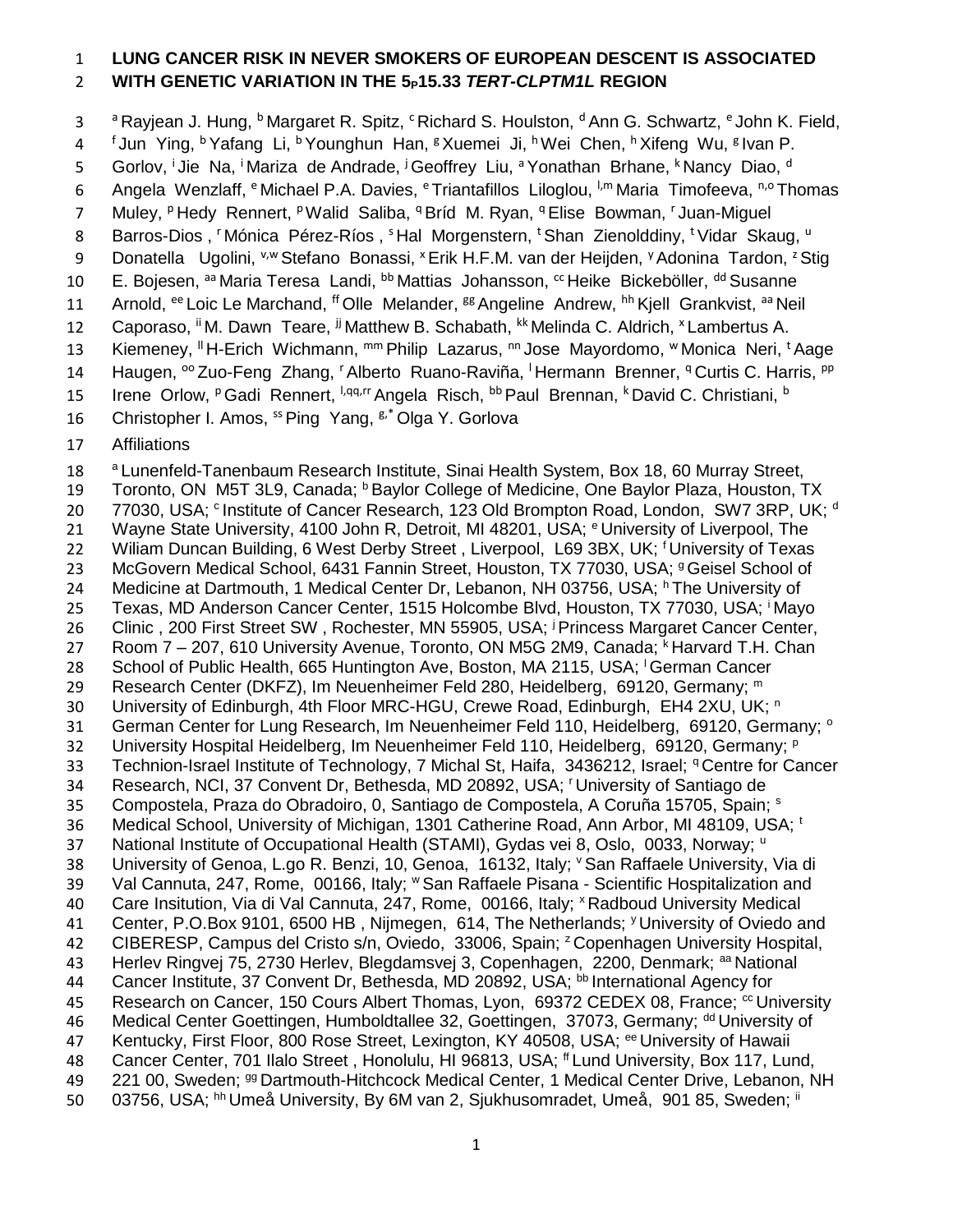- 1 University of Sheffield, 30 Regent Street, Sheffield, S1 4DA, UK; <sup>jj</sup> H. Lee Moffitt Cancer Center
- 2 and Research Institute, 12902, Magnolia Drive, Tampa, FL 33612, USA; <sup>kk</sup> Vanderbilt University
- 3 Medical Center, 609 Oxford House, Nashville, TN 37232, USA; <sup>II</sup> Helmholtz Zentrum Munchen,
- 4 German Research Center for Environmental Health (GmbH), Ingolstadter Landstr. 1,
- 5 Neuherberg, Bavaria 85764, Germany; mm Washington State University, PBS 431 PO Box
- 6 1495, Spokane, WA 99210, USA; <sup>nn</sup> University of Colorado, 13001 E. 17th Place, Campus Box
- 7 C290, Aurora, CO 80045, USA; <sup>oo</sup> University of California Los Angeles, 650 Charles E. Young
- 8 Dr. South, Los Angeles, CA 90095, USA; <sup>pp</sup> Memorial Sloan Kettering Cancer Center, 1275 York
- 9 Ave, Box 353, New York, NY 10065, USA; <sup>qq</sup> University of Salzburg, Billrothstrasse 11,
- 10 Salzburg, 5020, Austria; "Cancer Cluster Salzburg, Müllner Hauptstraße 48, Salzburg, 5020,
- 11 Austria; <sup>ss</sup> Mayo Clinic, 13400 E. Shea Blvd, Scottsdale, AZ 85259, USA
- 12

\*Corresponding author: Olga Y. Gorlova, Geisel School of Medicine at Dartmouth, 1 Medical Center Dr, Lebanon, NH 03756, USA, email [olga.y.gorlova@dartmouth.edu](mailto:olga.y.gorlova@dartmouth.edu)

### **Disclosure of funding**

This work was supported in part by National Institutes of Health (NIH) grants CA149462, CA209414, CA092824, ES00002, U01CA209414, U19CA203654, 1K07CA172294, P50CA119997, R01CA060691, R01CA87895, P30CA22453, P30CA008748, P30CA076292, U01CA164973, and Department of Health and Human Services grant HHSN261201300011; James & Esther King Biomedical Research Program Grant 09KN-15; Helmholtz‐DAAD fellowship A/07/97379; the Society of Memorial Sloan Kettering Cancer Center through their annual appeal and Steps for Breath; Italian Ministry of Health grant for Institutional Research 2017-2018 and Associazione Italiana per la Ricerca sul Cancro grant IG2015/17564IO; Instituto de Salud Carlos III. PI15/01211 grant and Xunta de Galicia grant 10CSA208057PR; the LUCY study was funded in part by the Germany National Genome Research Network (NGFN), the DFG (BI576/2-1; BI 576/2–2, Bi 576/4-1; Bi 576/4-2; Wi 621/10-1; Wi 621/10-2), the Helmholtzgemeinschaft (HGF) and the Federal office for Radiation Protection (BfS:STSch4454); KORA Surveys were funded by the Helmholtz-Zentrum München (HMGU), which is funded by the German Federal Ministry of Education, Science, Research and Technology and the State of Bavaria. The Liverpool Lung Project is funded by the Roy Castle Lung Cancer Foundation. The Resource for the Study of Lung Cancer Epidemiology in North Trent (ReSoLuCENT) study was funded by the Sheffield Hospitals Charity, Sheffield Experimental Cancer Medicine Centre and Weston Park Hospital Cancer Charity.

The authors declare that none of them has a conflict of interest

### 13 **Abstract**

#### 14 *Introduction*

- 15 Inherited susceptibility to lung cancer risk in never smokers is poorly understood. One of the
- 16 major reasons for this is that because this disease is uncommon in many populations (with a
- 17 notable exception of Asians), it is difficult to assemble an adequate sample. In this study we
- 18 conducted a genome-wide association study (GWAS) on the largest, to date, set of European-
- 19 descent never smokers with lung cancer.
- 20 *Methods*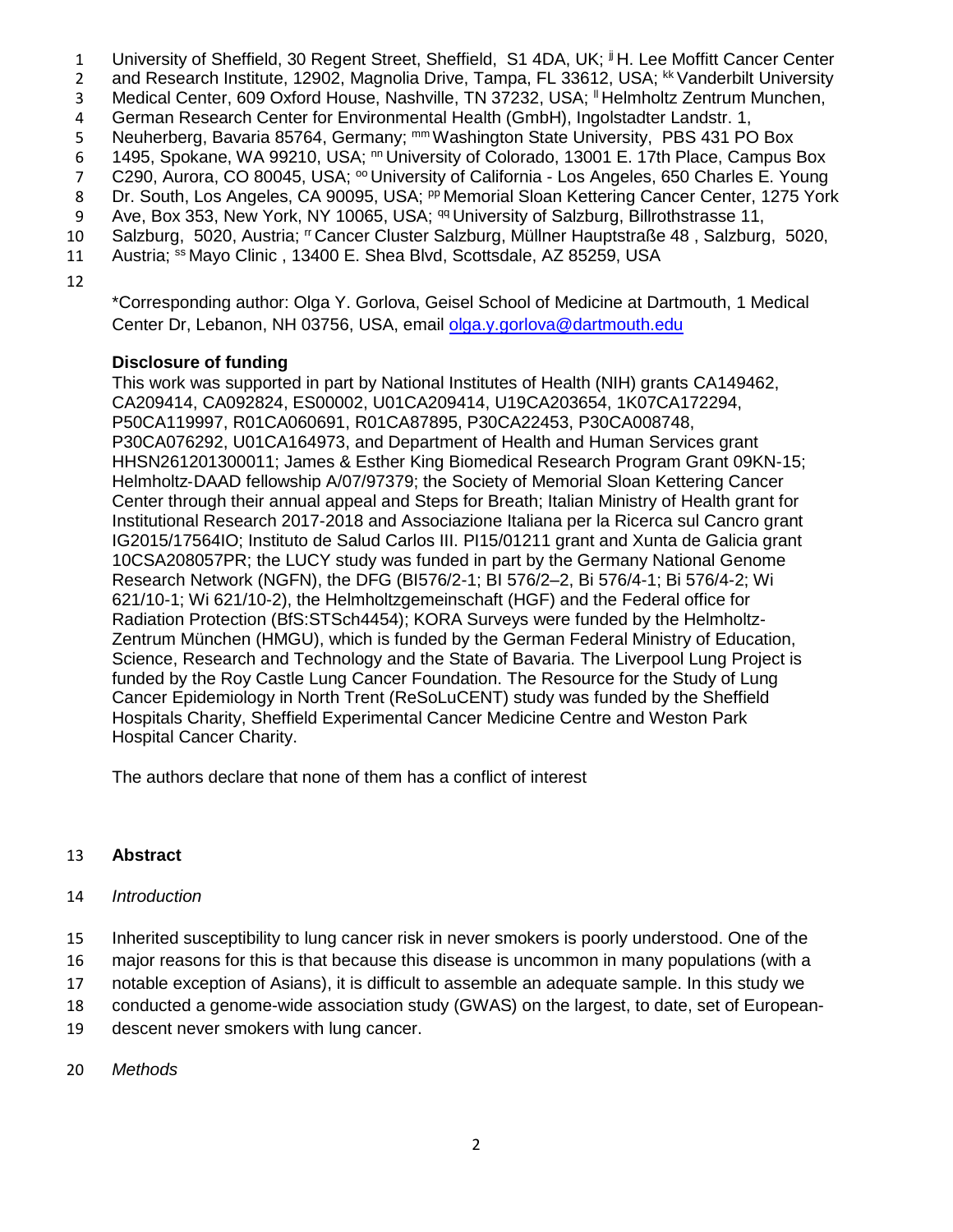- We conducted a two-phase (discovery and replication) GWAS in never smokers of European
- descent. We further augmented the sample size by performing a meta-analysis with never
- smokers from the recent OncoArray study, which resulted in a total of 3,636 cases and 6,295
- controls. In addition, we compare our findings with those in smokers with lung cancer.

### *Results*

- We detected three genome-wide statistically significant SNPs rs31490 (OR 0.769, 95%
- 7 confidence interval (CI) [0.722-0.820], p-value 5.31x10<sup>-16</sup>), rs380286 (OR 0.770, 95% CI [0.723-
- 8 0.820], p-value 4.32x10<sup>-16</sup>), and rs4975616 (OR 0.778, 95% CI [0.730-0.829], p-value 1.04x10<sup>-</sup>
- 14<sup>4</sup>). All three mapped to Chromosome 5 *CLPTM1L-TERT* region, which has been previously
- shown to be associated with lung cancer risk in smokers and in never smoker Asian women, as
- well as risk of other cancers including breast, ovarian, colorectal and prostate.

# *Conclusions*

- We found that genetic susceptibility to lung cancer in never smokers is associated to genetic
- variants with pan-cancer risk effects. The comparison with smokers shows that top variants
- 15 previously shown to be associated with lung cancer risk only confer risk in the presence of
- tobacco exposure, underscoring the importance of gene-environment interactions in the etiology
- of this disease.
-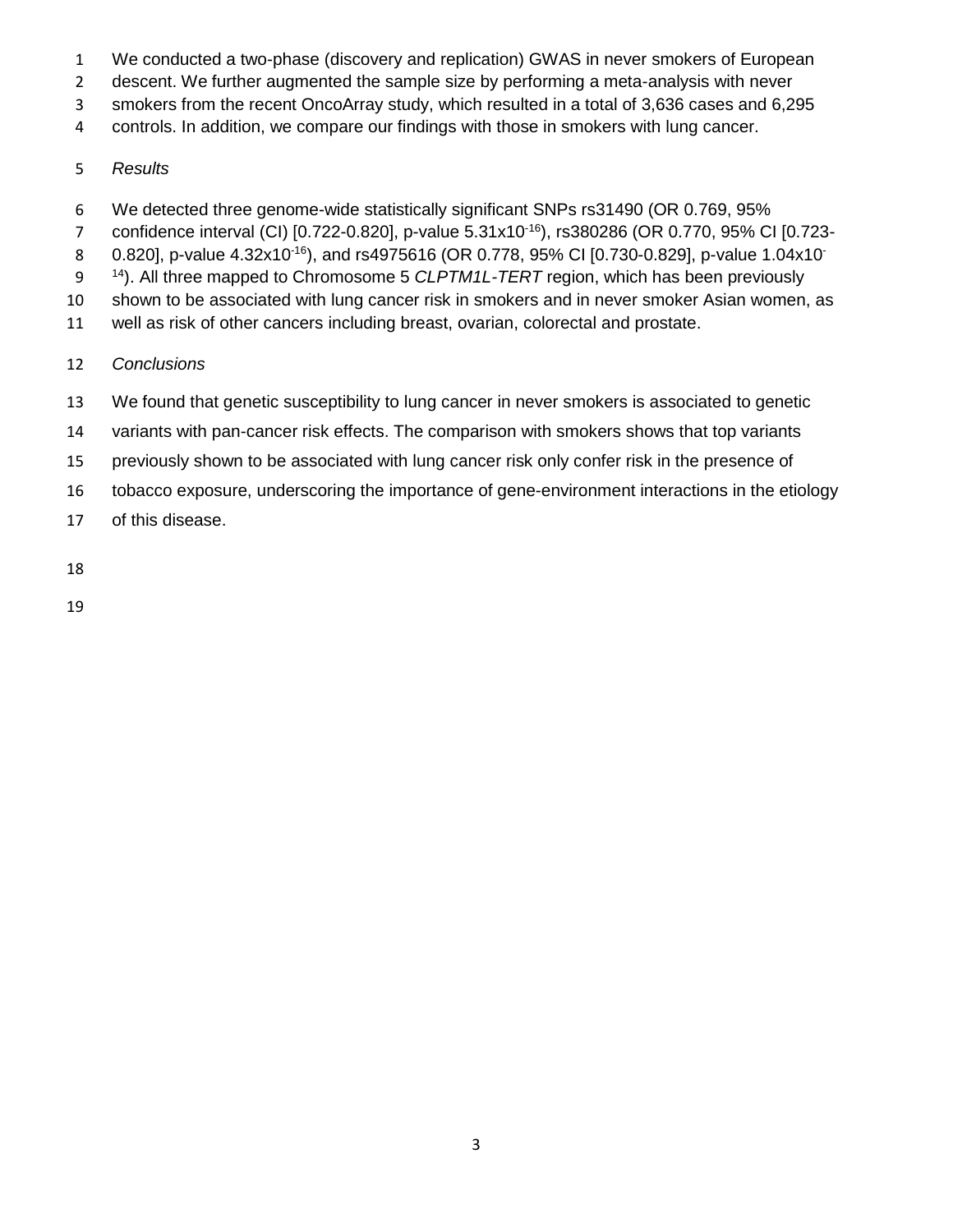#### **Introduction**

Lung cancer is the leading cause of cancer mortality worldwide, accounting for over 1 million

3 deaths each year <sup>1</sup>. Although most lung cancer is preventable, since the majority of cases

4 occur in tobacco smokers <sup>2</sup>, around 10% of cases are seen in lifetime never-smokers. Even

though lung cancer is diagnosed in a minority of never smokers it still ranks as the seventh to

- 6 . ninth most common cause of cancer death worldwide .
- In never smokers, lung cancer has characteristics distinct from those associated with
- 8 smoking, including different histology and mutation spectrum<sup>4</sup>. The only well-established risk
- 9 factors for lung cancer in never smokers are exposure to radon <sup>5</sup>, secondhand smoke and
- 10 dust , asbestos  $7$ , and, notably, family history of cancer  $6, 8$ , which has provided evidence for
- inherited susceptibility.
- To date, genome-wide association studies (GWAS) on lung cancer has largely been focused
- 13 on ever smokers  $9-11$ , and have identified 18 independent loci influencing risk  $12$ . While several
- GWAS studies in never smokers have been conducted, these have primarily been based on
- 15 Asian women <sup>13-15</sup>. Several environmental risk factors for lung cancer, including cooking
- 16 fumes and air pollution, are highly prevalent in Asian populations , raising the possibility of
- effect modification. Identifying lung cancer susceptibility alleles among never smoking
- 18 European populations has been limited to candidate gene analyses  $17, 18$  and small GWA
- 19 studies  $19-21$ . Reported here are the results of a large GWAS of lung cancer in never smokers
- of European descent, based on 3,636 cases and 6,295 controls.

### **Materials and Methods**

### Study design and samples

 Never smokers were defined as individuals who had smoked less than 100 cigarettes over their lifetime. The study had a discovery and a replication series, both from studies participating in the International Lung Cancer Consortium (ILCCO; http://ilcco.iarc.fr). The discovery series, after quality control (Appendix), comprised 1,287 cases and 1,655 controls with European ancestry from seven centers (Table A.1). The replication series comprised 960 cases and 940 controls from 16 study centers, of which some centers (but not study subjects) participated also in the discovery phase (Table A.2). Comprehensive details of each series have been previously 30 reported  $12, 20, 22-25$ . To increase statistical power, data on never smokers recently generated by 31 the OncoArray lung cancer study from ILCCO were also leveraged. After excluding samples overlapping between the OncoArray and the discovery set and between the OncoArray and the replication set, 1,149 cases and 1,144 controls from the discovery, 1,527 cases and 4,211 controls from the OncoArray, and 960 cases and 940 controls from the replication sets were included in the final analyses. Most of the lung cancer cases (76.7% in the discovery, 69.2% in the replication, and 63.1% in the OncoArray sets) had histologically confirmed adenocarcinoma, followed by squamous and small cell carcinoma (Tables A.1-A.3). Given that subtype-specific associations are likely to exist, adenocarcinomas were also analyzed separately. Table 1 presents the demographic characteristics of the final dataset.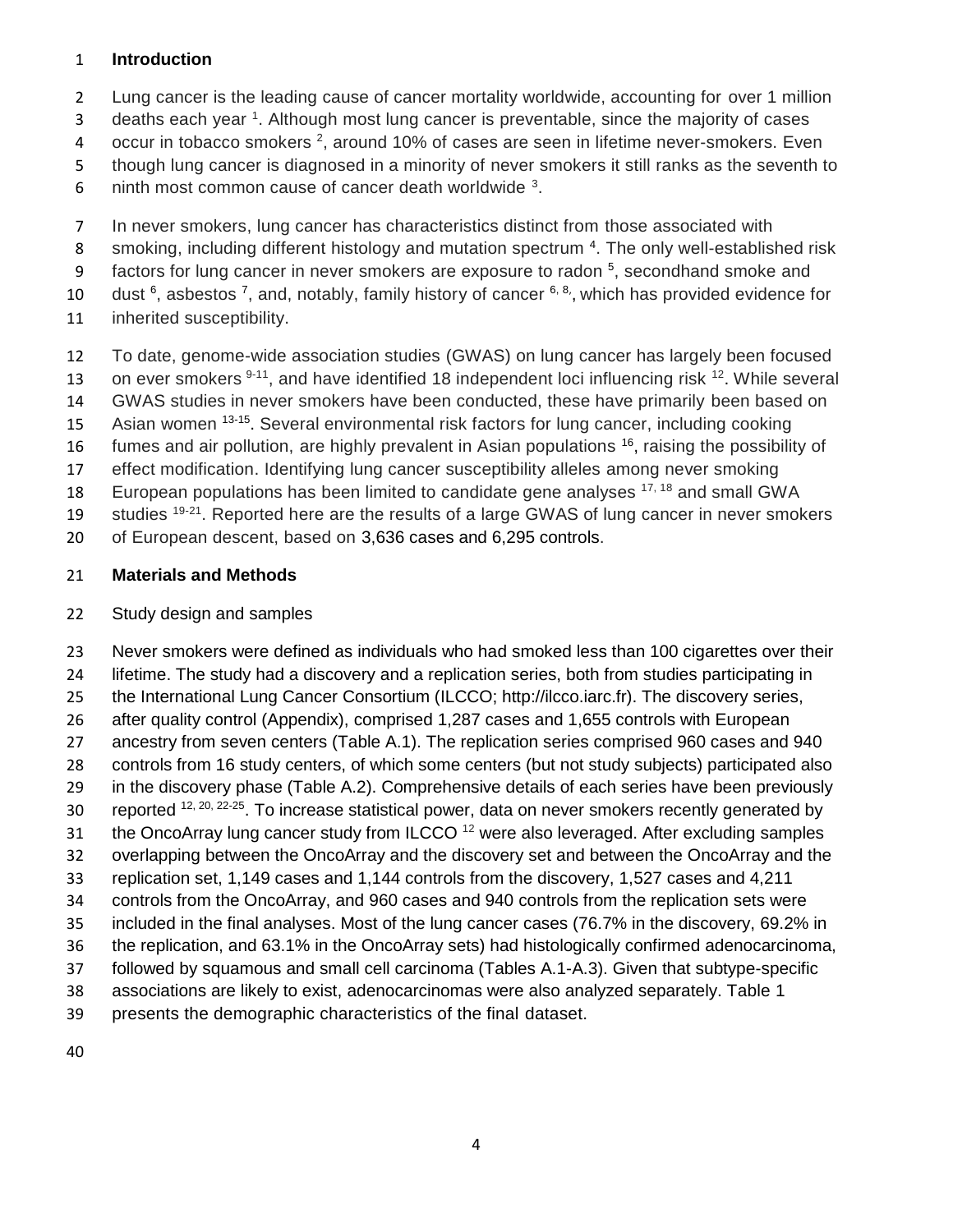- **Table 1.** Characteristics of never smoking lung cancer cases and controls included in the
- final dataset.

| Characteristic  |                         | Cases       |      | Controls    |      |  |
|-----------------|-------------------------|-------------|------|-------------|------|--|
|                 |                         | $(n=3,636)$ |      | $(n=6,296)$ |      |  |
| Age, mean, SD   |                         | 63.6        | 12.4 | 61.9        | 11.9 |  |
| Sex, n, %       | Male                    | 1,156       | 31.8 | 2,595       | 41.2 |  |
|                 | Female                  | 2,480       | 68.2 | 3,701       | 58.8 |  |
| Histology, n, % | Adenocarcinoma          | 2,509       | 69.0 | 6,296       |      |  |
|                 | Squamous cell carcinoma | 310         | 8.5  | 6,296       |      |  |
|                 |                         |             |      |             |      |  |

# Genotyping and quality control

- Both cases and controls from the discovery set were genotyped using Illumina Infinium
- OmniExpress-24 v1.2 BeadChips, with the exception of cases and controls from Harvard School
- of Public Health (HSPH), genotyped on Illumina Human660W-Quad BeadChip. Genotyping of
- the replication series for 384 selected SNPs was performed using Illumina GoldenGate
- technology. Genotyping quality control and SNP selection procedures are detailed in the
- Appendix. The OncoArray genotyping platform, the never smoker samples to which it was
- applied, and genotyping and quality control procedures are described in the Appendix and have
- 12 been previously characterized in detail  $12, 26$ .

# Data analysis

 To harmonize data and address population stratification in the discovery set, the studies were grouped as follows. Provided they used the same genotyping array and study participants were from the similar geographic origin they were combined. This resulted in two groups: UK studies and North American studies. Since the HSPH samples were genotyped on a different platform, these were analyzed separately. Thus the following clusters were used: (i) HSPH, (ii) UK, and (iii) North America (see Table A.4 for more detail). Three separate GWAS analyses were ran based on the three groups. We applied logistic regression analyses with case-control status as 21 the outcome and the SNP genotype as a predictor to identify risk-associated SNPs in these 22 three groups. Additive models, with 0 for reference allele homozygotes, 1 for heterozygotes, and 2 for variant allele homozygotes were used. Reference alleles were defined as in hg19 reference genome. Age (continuous variable), sex, secondhand smoke exposure (SHS; from any venue at any period in a lifetime), education level, and study site within the group (if more than one site) were used as covariates. The definition of the education variables and more information on the SHS assessment are given in the Appendix. Missing values for SHS and education status were treated as a separate category. To offset potential effects of population stratification within clusters, SNP based principal components analyses (PCA) were performed  $27$  and the corresponding first five principal components were included as covariates, even though the PCA of these three GWAS clusters do not suggest population stratification (Figure A.1). An inverse variance fixed effects meta-analysis was used to combine the results for the 33 three group-based GWASs .

- A brief description of the OncoArray never smoker dataset is provided in the Appendix. To
- perform the joint analysis of the discovery and the OncoArray sets, inverse variance meta-
- analysis was used, whereby studies were grouped into five clusters (Discovery-North America,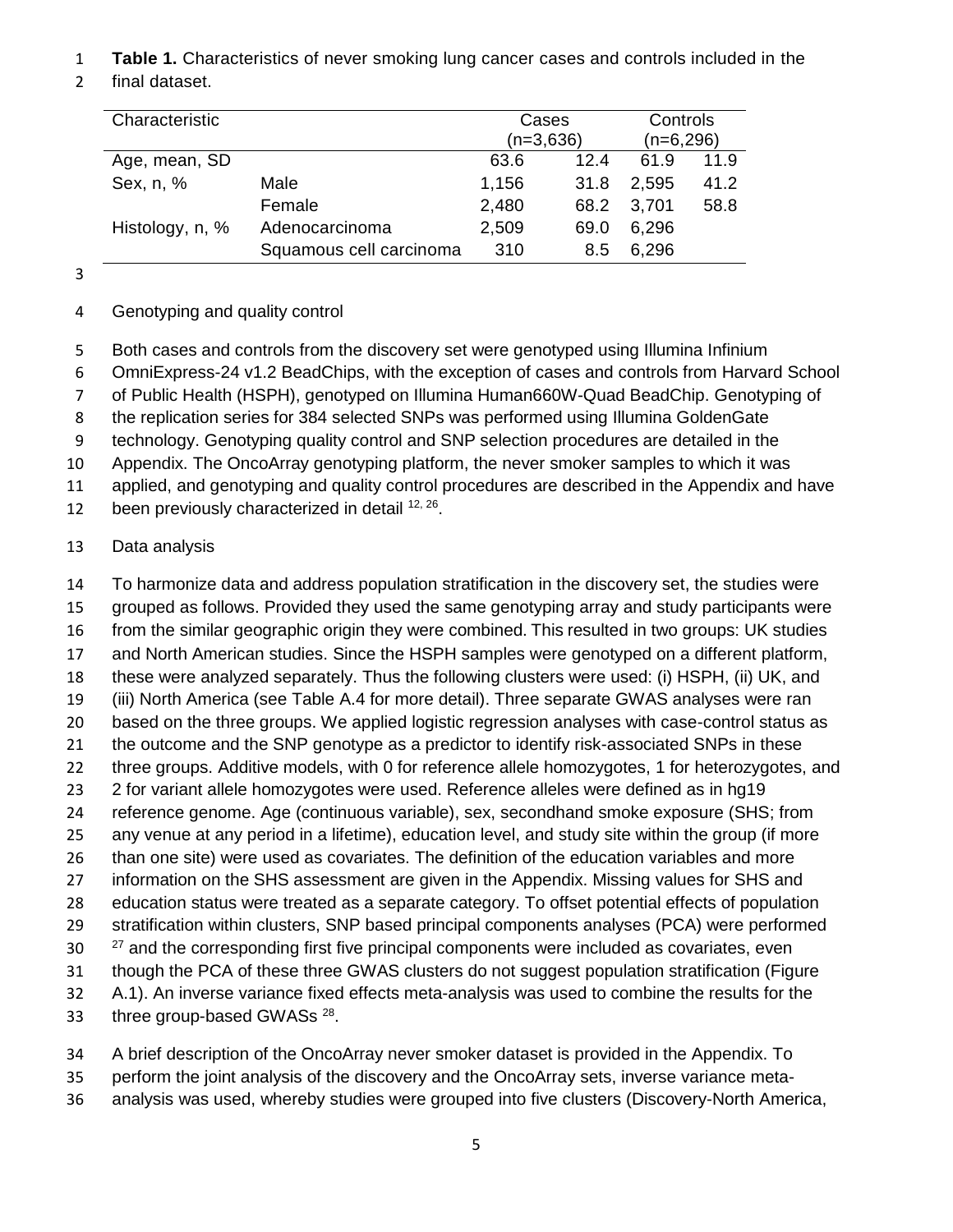- Discovery-UK, OncoArray-North America, OncoArray-UK, and OncoArray-Continental Europe),
- as detailed in Table A.5. This joint analysis was adjusted for age, sex, study site within the
- group, and the first five principal components, but not SHS or education level, as they were not
- available in the OncoArray set.
- Criteria for SNP selection and the quality control procedures in the replication phase are
- described in the Appendix.

# **Results**

- We focus on the joint analysis of the discovery and OncoArray sets as having the largest
- sample size (the results for the discovery set separately are presented in the Appendix, Figure
- A.2 showing the Q-Q plot that demonstrates no indication of an inflation of type I error
- (λ=1.005), and Table A.6 presenting the list of the top SNPs derived from the discovery set

12  $(p<1x10^{-4})$ ).

- 13 Figure 1 presents the scatter plot of the  $-\log_{10}$  p-values against the chromosome position (the
- so-called Manhattan plot) for the meta-analysis of the discovery and the OncoArray samples.
- 15 The analysis identified 71 genome-wide statistically significant SNPs ( $P < 5x10^{-8}$ , the accepted
- 16 genome-wide level of statistical significance <sup>29</sup>), all of them mapping to the 5p15.33 *CLPTM1L-*
- 17 *TERT* region. Table A.7 presents the 229 top SNPs at P<10<sup>-5</sup>. There is also a peak on
- Chromosome 9 in the *CDKN2A* region, but none of the SNPs in this regions attained statistical
- significance at the GWAS level.



 **Figure 1.** Manhattan plot of the association analysis of lung cancer in European ancestry never smokers performed 22 jointly in the discovery set and the OncoArray samples. The x-axis is chromosomal position, and the y-axis is the

23 statistical significance on a  $-log_{10}$  scale.

 The principal component analysis of the replication samples showed no differences by the case-control status for the first five principal components (Figure A.3).

- Table A.8 presents the list of nominally statistically significant (p<0.05) SNPs from the
- 27 replication analysis. The most significant SNPs (rs380286 (p=3.88x10 $\textdegree{}7$ ), rs31490 (p=4.68x10 $\textdegree{}7$ ),
- 28 and rs4975616 (p=2.50x10<sup>-6</sup>) were located in the 5p15.33 (*CLPTM1L-TERT*) region (Table 2).
- These three SNPs were significant after the Bonferroni correction for 370 tests resulting in the
- 30 p-value of 1.35x10<sup>-4</sup> to declare significance (the FDR approach identified the same three SNPs
- as statistically significant; Table A.8).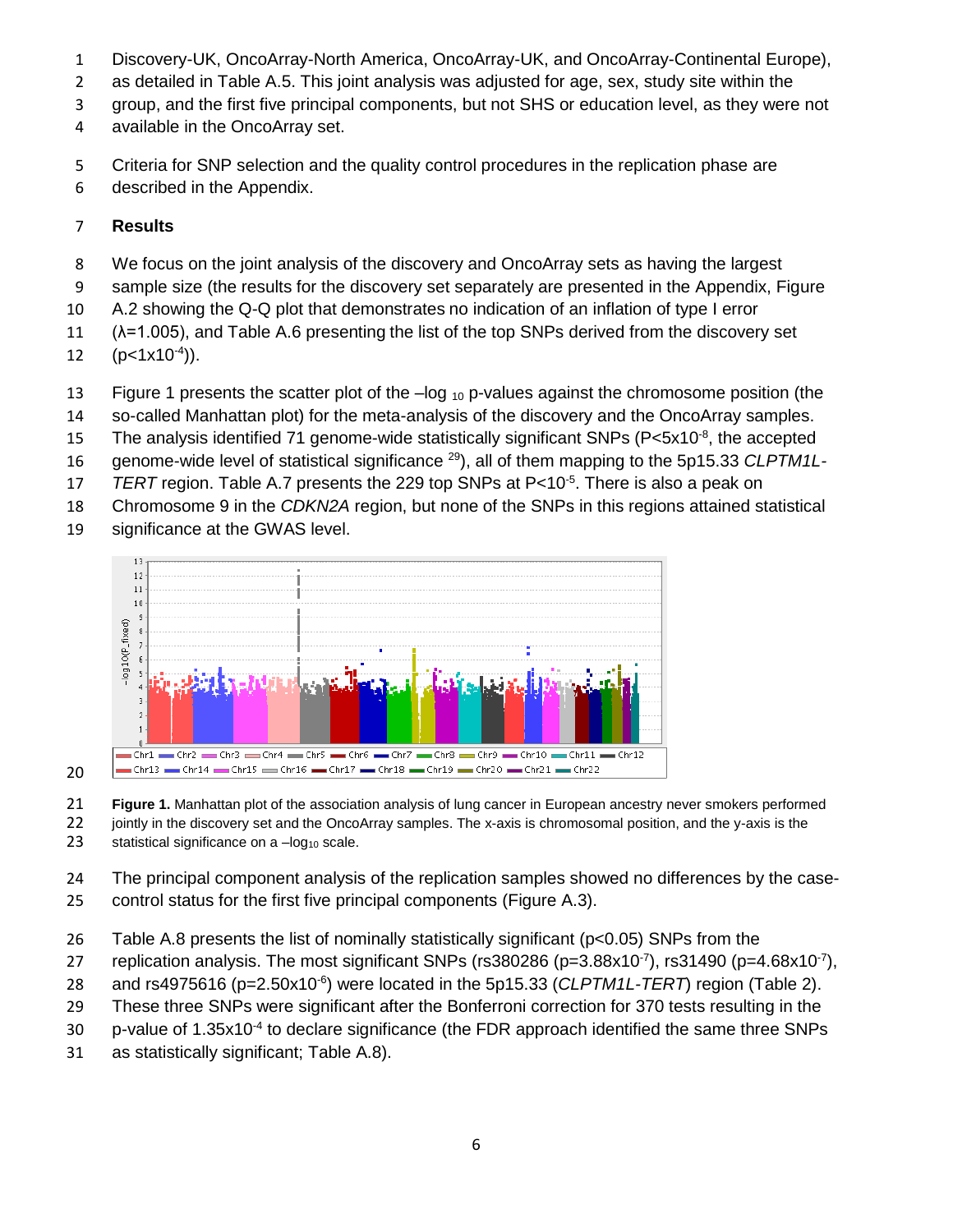- 1 The 370 candidate SNPs selected for the replication (see Appendix for the selection criteria)
- were analyzed using all three study population sets: the discovery, the replication, and the
- OncoArray (total 3,636 cases and 6,295 controls). The analysis identified three SNPs
- 4 statistically significant at the genome wide level: rs380286 (P=1.6x10<sup>-14</sup>), rs31490 (P=5.1x10<sup>-14</sup>),
- 5 and rs4975616 (P=5.8x10<sup>-14</sup>; Table 2). These three SNPs are from the *CLPTM1L-TERT* region
- and the association with the variant alleles was consistently negative (OR < 1). These SNPs
- belong to a wide LD block corresponding to the LD Region 2 marked by rs451360 as described
- 8 in <sup>30</sup>. The very high LD between the pairs of SNPs (0.925 for rs380286 and rs31490; 0.915 for
- rs380286 and rs4975616; 0.955 for rs31490 and rs4975616) did not allow identifying the
- leading SNP among the three, as there was very little variation in a SNP when the genotypes of
- the other two were fixed.
- 12 **Table 2**. The three GWAS-significant (P<5x10<sup>-8</sup>) variants for lung cancer in European ancestry
- never smokers, found in the joint analysis of the original discovery set, the never smoker subset
- of the OncoArray set, and the replication set (6 clusters, 3636 cases, 6295 controls), adjusted
- for age, sex, and the first five principal components.

| SNP ID                 | CHR <sup>*</sup> | Position | Odds   | 95%      | <b>CI</b> | P-value*        | Reference | Effect | $EAF*$ | Gene           |
|------------------------|------------------|----------|--------|----------|-----------|-----------------|-----------|--------|--------|----------------|
|                        |                  |          | Ratio* | Lower    | Upper     |                 | allele    | allele |        | symbol         |
|                        |                  |          |        | boundary | boundary  |                 |           |        |        |                |
| rs380286**             | 5                | 1320247  | 0.770  | 0.723    | 0.820     | $4.32x10^{-16}$ |           | G      | 0.4169 | <b>CLPTM1L</b> |
| rs31490 <sup>+</sup>   | 5                | 1344458  | 0.769  | 0.722    | 0.820     | $5.31x10^{-16}$ | G         | Α      | 0.4142 | CI PTM11       |
| rs4975616 <sup>‡</sup> | 5                | 1315660  | 0.778  | 0.730    | 0.829     | $1.04x10^{-14}$ | G         | A      | 0.4005 | CLPTM1L        |

<sup>16</sup> \* Adjusted for age, gender, and the first 5 principal components; CHR, chromosome; EAF, effect allele frequency<br>17 \* intronic variant

- 17  $*$  intronic variant<br>18  $*$  splice variant
- 18  $<sup>†</sup>$  splice variant<br>19  $<sup>‡</sup>$  downstream g</sup></sup>

 $‡$  downstream gene variant

The results of the joint analysis of the discovery and replication sets without the OncoArray

samples are shown in the Table A.9. In brief, the same 3 SNPs from the *CLPTM1L-TERT*

region were identified as genome-wide statistically significant.

Analysis of only adenocarcinoma cases produced nearly identical results, with only *CLPTM1L-*

*TERT* region SNPs showing statistical significance (Tables A.10, A.11).

Table 3 summarizes the comparisons between our study results and previous published

findings reported in never smokers from genome-wide and candidate gene/SNP association

studies in both individuals of European descent and Asians. Our study confirmed SNPs located

in 5p15.33 (*CLPTM1L-TERT*) region. Notably, the direction of the association is highly

concordant among the studies for the SNPs in this region. The results for 3q28 (*TP63*) and

6q22.2 (*ROS1-DCBLD1*) regions are suggestive in our analysis (P-values of ~10<sup>-4</sup> for both

these regions). The results from our study for the loci identified in the recently published largest-

33 to-date lung cancer study that involved mostly smokers<sup>12</sup> are shown in Table A.12.

A comparison of the regional association plots for the *CLPTM1L-TERT* region and 15q25

(*CHRNA3*) region in never smokers and smokers was also performed (whereby the smokers'

data were obtained from the lung OncoArray project) (Figure 3 a,b). We found that the risk

association profile plotted as the –log10P for the SNPs in the *CLPTM1L-TERT* region in never

smokers tightly followed that in smokers (Fig. 3a). By contrast, the association profiles in the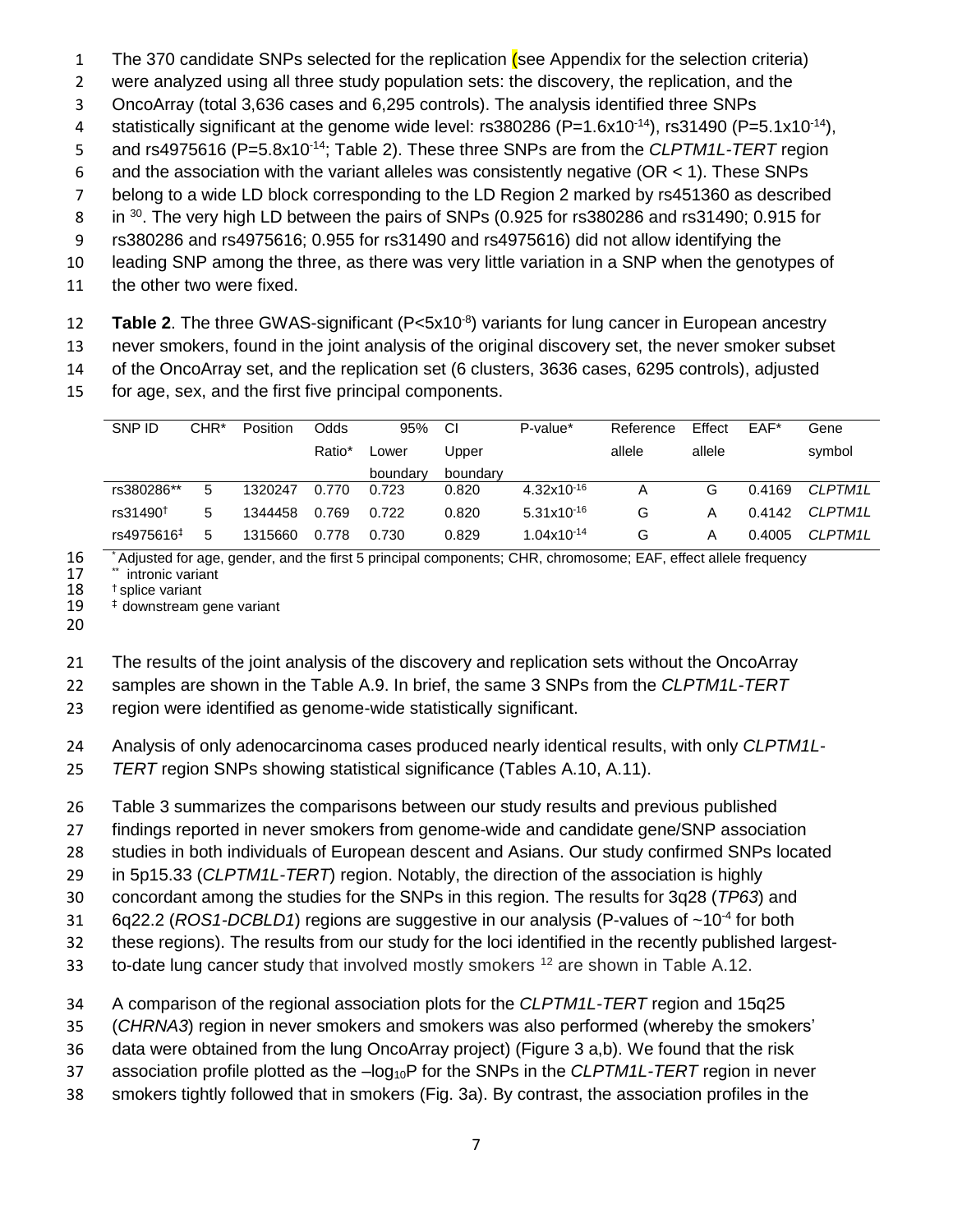- 1 *CHRNA3* region (implicated in nicotine dependence) are strikingly different in never and ever
- 2 smokers, with very high  $-\log_{10}P$  values in smokers and a flat profile in never smokers (Fig. 3b).
- 3 Analogous comparisons for two other regions, *TP63* and *CDKN2A*, are presented in the Figure
- 4 A.4.
- 5 The analyses of associations for the 3 most statistically significant SNPs from the *CLPTM1L-*
- 6 *TERT* region stratified by the SHS exposure status are shown in the Appendix (Table A.13).
- 7 There was no indication of SNP-SHS interaction effects or a SNP effect modification by the SHS
- 8 exposure, as the interaction term was not significant for any of the SNPs.

9 **Table 3**. Previous findings from the association analyses of lung cancer in never smokers, with

10 a comparison to this study

| <b>Previously Published Studies</b> |                                        |                 |                                  |                               |                     |                  |             |               |              |                      | This Study*  |                      |
|-------------------------------------|----------------------------------------|-----------------|----------------------------------|-------------------------------|---------------------|------------------|-------------|---------------|--------------|----------------------|--------------|----------------------|
|                                     |                                        | Study           | Pubmed                           |                               |                     | <b>Discovery</b> | Replication |               |              |                      |              |                      |
| Region                              | Gene                                   | RefSeq*         | type                             | ID                            | Histology Ethnicity |                  | cases       | cases         | OR*          | P-value              | OR           | P-value              |
|                                     |                                        |                 |                                  |                               |                     |                  | controls    | controls      |              |                      |              |                      |
| 13q31.3                             | GPC5                                   | rs2352028 GWAS* |                                  | Li et al $20$                 | <b>NSCLC</b>        | Mostly           | 377   377   | 328   407     | 1.46         | 5.90E-06             | 0.99         | 0.95                 |
|                                     |                                        |                 |                                  |                               |                     | Eur.             |             |               |              |                      |              |                      |
|                                     |                                        |                 |                                  |                               |                     | descent          |             |               |              |                      |              |                      |
| 5p15.33                             | CLPTM1L                                |                 | rs4975616 Candidate              | Wang et al NSCLC<br>18        |                     | Eur.<br>descent  | 239   553   |               | 0.69         | 7.90E-04             | 0.78         | 1.04E-14             |
| 5p15.33                             | CLPTM1L-TERT rs2736100 GWAS            |                 |                                  | Hsiung et                     | Adeno               | Asian            | 584   585   | 2184   2515   | 1.5          | 5.40E-11             | 1.3          | 2.66E-09             |
|                                     |                                        |                 |                                  | al <sup>13</sup>              |                     | women            |             |               |              |                      |              |                      |
|                                     |                                        |                 |                                  |                               |                     |                  |             |               |              |                      |              |                      |
| 10q25.2                             | VTI1A                                  | rs7086803 GWAS  |                                  | Lan et al <sup>14</sup> NSCLC |                     | Asian            | 5547   4492 | 1085   2877   | 1.3          | 5.10E-17             | 1.3          | 0.011                |
| 6q22.2                              | ROS1-DCBLD1                            | rs9387478       |                                  |                               |                     | women            |             |               | 0.85         | 7.80E-08             | 0.86         | 1.50E-04             |
| 6p21.32                             | HLA II                                 | rs2395185       |                                  |                               |                     |                  |             |               | 1.16         | 2.60E-06             | 1.04         | 0.34                 |
| 5p15.33<br>5p15.33                  | CLPTM1L-TERT rs2736100<br>CLPTM1L-TERT | rs2853677 GWAS  |                                  | Shiraishi et Adeno            |                     | Asians           |             | 3328   8168   | 1.38<br>1.44 | 4.20E-27<br>3.90E-23 | 1.27<br>1.28 | 2.66E-09<br>1.12E-09 |
| 5p15.33                             | CLPTM1L-TERT rs2736100                 |                 |                                  | al <sup>15</sup>              |                     | (Japanese)       | 1695   5333 |               | 1.37         | 9.90E-19             | 1.27         | 2.66E-09             |
| 3q28                                | <b>TP63</b>                            | rs10937405      |                                  |                               |                     |                  |             |               | 1.28         | 2.00E-10             | 1.16         | 1.50E-04             |
| 17q24.3                             | <b>BPTF</b>                            | rs7216064       |                                  |                               |                     |                  |             |               | 1.21         | 1.50E-06             | 1.1          | 0.054                |
| 6p21.3                              | BTNL2                                  | rs3817963       |                                  |                               |                     |                  |             |               | 1.21         | 1.50E-07             | 1.06         | 0.2                  |
| 1q25.1                              | ACVR1B                                 |                 | rs10127728 Candidate             | Spitz et al                   | <b>NSCLC</b>        | Mostly           | 451   508   |               | 1.68         | 3.00E-04             | 1.06         | 0.34                 |
|                                     |                                        |                 |                                  | 17                            |                     | Eur.             |             |               |              |                      |              |                      |
|                                     |                                        |                 |                                  |                               |                     | descent          |             |               |              |                      |              |                      |
| 3q28                                | <b>TP63</b>                            |                 | rs4488809 Replication Seow et al |                               | Adeno               | Asian            |             | 7448   7007   | 0.8          | 4.30E-17             | 0.82         | 8.52E-07             |
|                                     |                                        |                 | of GWAS                          |                               |                     | women            |             |               |              |                      |              |                      |
|                                     |                                        |                 | findings                         |                               |                     |                  |             |               |              |                      |              |                      |
| 5p15.33                             | TERT                                   | rs2736100       |                                  |                               |                     |                  |             | 7505   7070   | 1.43         | $6.12E-43$           | 0.79         | 2.66E-09             |
| 6p21.1                              | FOXP4                                  | rs7741164       |                                  |                               |                     |                  |             | 10531   10648 | 1.17         | 3.96E-13             | 0.97         | 8.28E-01             |
| 6p21.3                              | BTNL2                                  | rs3817963       |                                  |                               |                     |                  |             | 7255   6745   | 1.16         | 1.63E-07             | 1.06         | 1.97E-01             |
| 6p21.32                             | HLA-DPB1                               | rs2179920       |                                  |                               |                     |                  |             | 7457   7020   | 1.17         | 1.69E-05             | 1.08         | 9.42E-02             |
| 6p21.32                             | <b>HLA class II</b>                    | rs2395185       |                                  |                               |                     |                  |             | 7757   9637   | 1.16         | 2.04E-09             | 1.04         | 3.91E-01             |
| 6q22.2                              | ROS1/DCBLD1                            | rs9387478       |                                  |                               |                     |                  |             | 8022   9970   | 0.86         | 5.25E-11             | 0.86         | 1.53E-04             |
| 9p21.3                              |                                        | rs72658409      |                                  |                               |                     |                  |             | 10780   10938 | 0.76         | 2.37E-10             | 0.89         | 1.43E-01             |
| 10q25.2                             | VTI1A                                  | rs7086803       |                                  |                               |                     |                  |             | 7964   9914   | 1.25         | 9.22E-17             | 1.31         | 1.12E-02             |
| 12q13.13                            |                                        | rs11610143      |                                  |                               |                     |                  |             | 10267   10634 | 0.85         | 3.55E-13             | 0.97         | 4.88E-01             |
| 17q24.3 BPTF                        |                                        | rs7216064       |                                  |                               |                     |                  |             | 7720   8630   | 0.86         | 6.19E-09             | 1.10         | 5.43E-02             |

\*"This study" pertains to the results of the meta-analysis of the discovery and OncoArray sets, except for rs4975616, for which the result from the meta-analysis of the discovery, OncoArray, and replication sets is shown; RefSeq, Reference sequence or SNP ID; GWAS, genome wide association study; OR, odds ratio; nominally significant p-values are shown in bold

11

#### 12 **Discussion**

- 13 This is the largest lung cancer GWAS so far conducted in never smokers of European descent.
- 14 However, only one region (*CLPTM1L-TERT*) strongly associated with lung cancer risk in this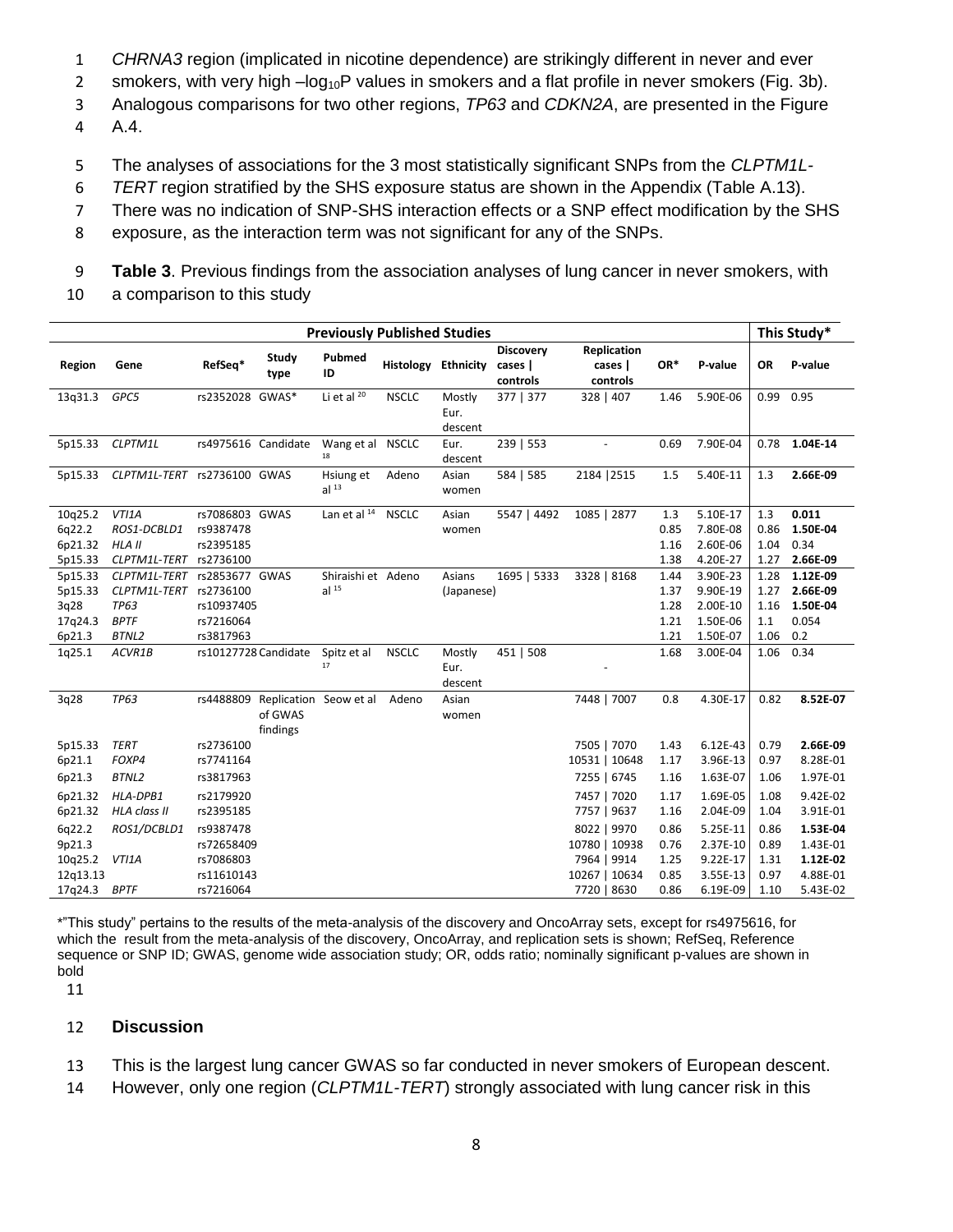- 1 patient population was found. Our results for this region corroborate findings by earlier studies
- 2 of lung cancer in never smokers (Table 3), showing consistent direction of effect. The 5p15.33
- 3 *CLPTM1L-TERT* region SNPs have also been reported to be associated with multiple cancers
- 4 including lung cancer in smokers  $^{19, 31}$ , breast cancer  $^{32}$ , glioma  $^{33}$ , nasopharyngeal cancer  $^{34}$  and
- 5 prostate cancer <sup>35</sup>. *TERT* encodes the catalytic subunit of the telomerase reverse transcriptase,
- 6 which takes part in adding nucleotide repeats to chromosome ends  $36$ . While active in early
- 7 development and germ cells, this gene is not expressed in most adult tissues, resulting in a
- 8 shortening of telomeres with each cell division. When telomeres become critically short, the cell
- 9 can no longer divide. However, cancer cells can upregulate telomerase, which enables them to
- 10 continue dividing <sup>37</sup>. The *CLPTM1L* gene is reported to be overexpressed in lung and pancreatic
- 11 cancer where it promotes growth and survival <sup>38, 39</sup>. Also there is a locus within the *CLPTM1L*
- 12 gene that serves as a binding site for ZNF148, which promotes expression of *TERT*<sup>40</sup>.
- 13 Functional annotation of the top identified SNPs using Encyclopedia of DNA Elements
- 14 (ENCODE) Ref found that rs4975616 coincides with the binding site for three transcription
- 15 factors: ELF1, ZEB1 and BCLAF1. The target genes for the first two transcription targets include
- 16 *TERT* and *CLPTM1L* and the target genes for BCLAF1 include *CLPTM1L* only. According to
- 17 Ensemble regulatory database Ref, SNP rs31490 is located in the region that acts as promotor
- 18 for *CLPTM1L* in the developing lung. In the Genotype-Tissue Expression (GTEx) Ref all three
- 19 SNPs: rs31490, rs380286, and rs4975616 are reported as eQTLs for *TERT* in esophagus and
- 20 *CLPTM1L* in skin.
- 21 Previously, a fine-mapping study has been conducted on this locus (Kachuri et al 2016,
- 22 Carcinogenesis, PMID: 26590902); it included a limited number of never smokers and the
- 23 identified novel loci did not show a significant effect specifically in that group. However, the
- 24 direction of the effect was largely consistent with that in smokers, in line with what our study
- 25 found (Fig. 3a).
- 26 For other SNPs, e.g. those reported by Li et al  $^{20}$ , no association in our study was detected.
- 27 However, Li et al.'s study  $^{20}$  used additional covariates (e.g. COPD, lung cancer family history)
- 28 to adjust for in their analyses. This may have made a comparison of their results with our study
- 29 less straightforward, because the data on these covariates were not available from the majority
- 30 of the sites participating in our study. The SNPs rs10937405 for 3q28 and rs9387478 for
- 31 6q22.2, previously reported to be significant in Asian never smoking women (Table 3), showed
- 32 at best a suggestive association (P-values of  $\sim 10^{-4}$  in both cases). These two regions have been
- 33 shown also to be implicated in other cancer sites. SNPs in the *TP63* region have been shown to
- 34 be associated with lung adenocarcinoma in the UK population  $10$ , acute lymphoblastic leukemia
- 41, bladder cancer <sup>42</sup> and pancreatic cancer <sup>43</sup>. SNPs in the *ROS1-DCBLD1* region have been
- 36 shown to be associated with colorectal cancer <sup>44</sup>. This further suggests that SNPs/regions
- 37 associated with lung cancer risk in never smokers are not specific for this type of cancer but
- 38 rather have pleiotropic effects.
- 39 Our analysis was designed to control for demographic variables (age and sex, as controls were
- 40 slightly but statistically significantly younger (p<0.001) and had a higher proportion of men than
- 41 cases (p<0.001)) as well as for known and potential risk factors, specifically, where possible, for
- 42 education status and self-reported secondhand smoke exposure <sup>45</sup>. To account for possible
- 43 population stratification, the first five principal components and the study site were also
- 44 adjusted. However, the information on radon exposure, asbestos, prior respiratory conditions,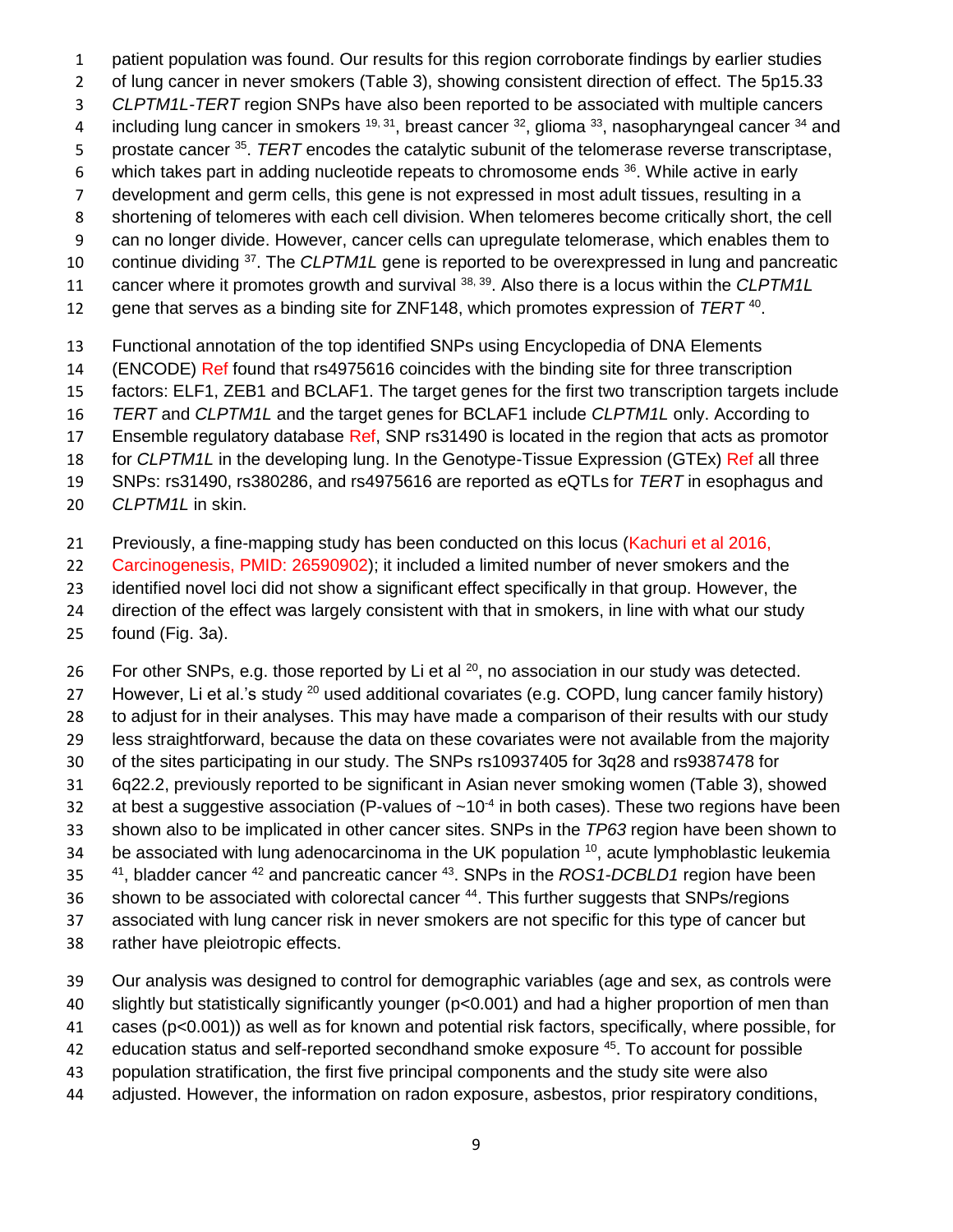- and diet was not available from most studies. As such, these established and putative risk
- factors were not accounted for in the analyses. A further limitation is the self-reported nature of
- the never smoker status. Differential misreporting of the smoking status, e.g., if a modest
- 4 proportion of former or current smoker controls reported that they have never smoked, might
- lead to SNPs associated with smoking appear as protective. Unfortunately, the great majority of
- the participating studies did not verify it by cotinine measurements. However, SNPs in
- 7 CHRNA3-5 or CYP2A6 regions, known to be associated with smoking  $^{12}$ , did not show any
- effect in this study (Fig. 3b; Table A.11).

 Latest GWASs of lung cancer in smokers have generated many more findings than did this study, which is not surprising given that the former are much larger. Most SNPs reported as statistically significant in smokers showed the same direction of effect in never smokers (Table A.12). Gene-smoking interaction may be another factor contributing to the higher number of positive findings among smokers than never smokers: some of the sequence variations that are neutral in the absence of tobacco smoking confer risk when smoking and the associated tissue and DNA damage are present.

16 High BMI and alcohol exposure  $47$  are common and may also explain a proportion of the lung cancer risk in never smokers. It is possible that there are rare variants influencing risk that could not be detected by a GWAS that focuses on common variants. Additionally, gene-gene interactions that are beyond the scope of this study may in part explain variability in the incidence of lung cancer in never smokers. Very rarely, individuals can carry inherited mutations 21 in *TP53* increasing lung cancer risk <sup>48, 49</sup>. The availability of results from our GWAS will allow additional exposures to be studied using Mendelian Randomization approaches (as exemplified 23 in , and developing models that can identify never smokers at highest risk for lung cancer development could improve early detection.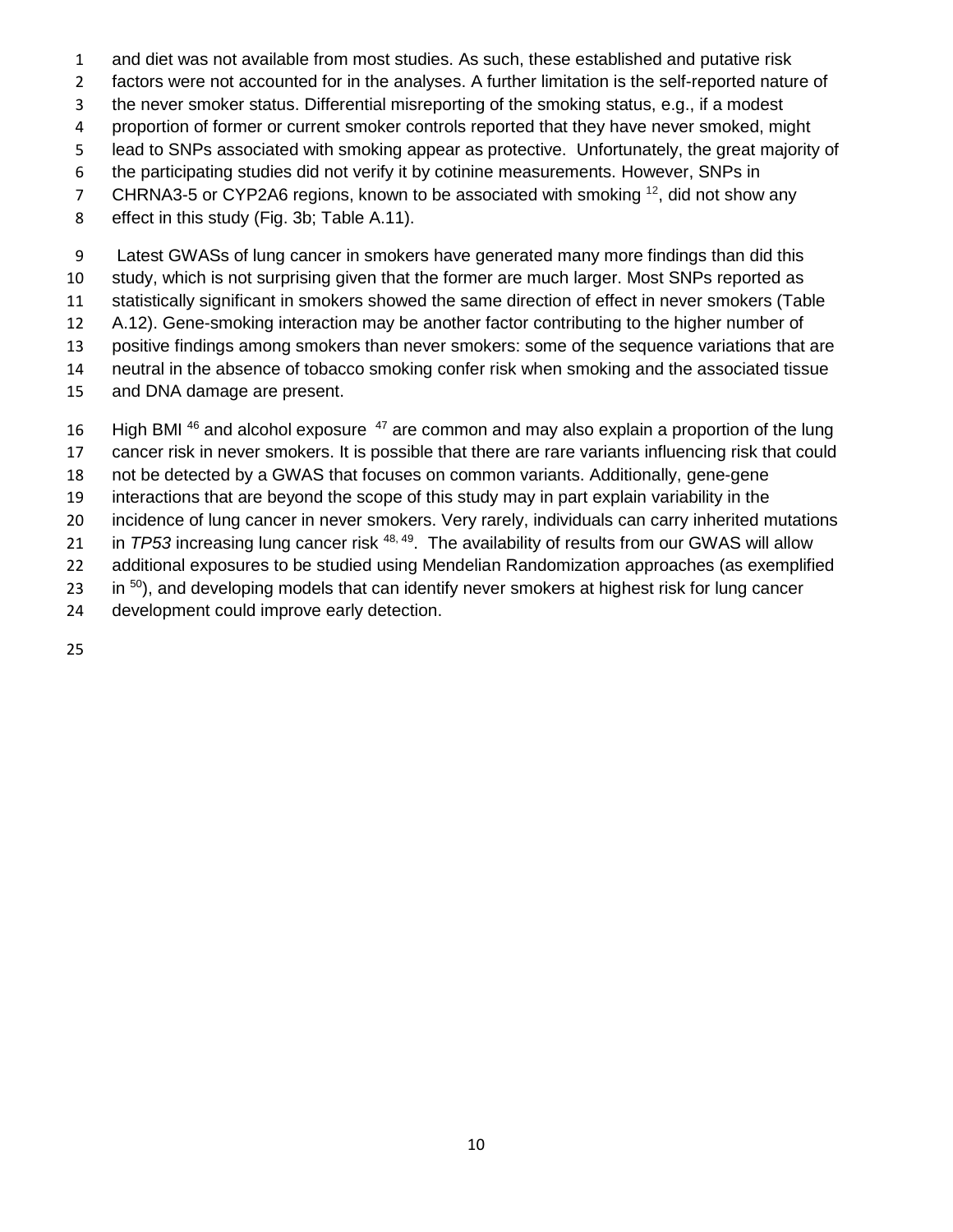

- **Figure 3.** Regional association plots for smokers (red line) and never smokers (blue line) in *CLPTM1L-*
- 3 *TERT* region (a) and *CHRNA3-5* region (b). The y axis corresponds to  $-log_{10}P$  for 650 SNPs in the CLPTM1L-TERT region and  $-log_{10}P$  for 535 SNPs in *CHRNA3-5* region. To aid visual representation
- 4 *CLPTM1L-TERT* region and  $-log_{10}P$  for 535 SNPs in *CHRNA3-5* region. To aid visual representation we<br>5 selected the 10 closest SNP and computed average -log<sub>10</sub>P- values.
- selected the 10 closest SNP and computed average -log<sub>10</sub>P- values.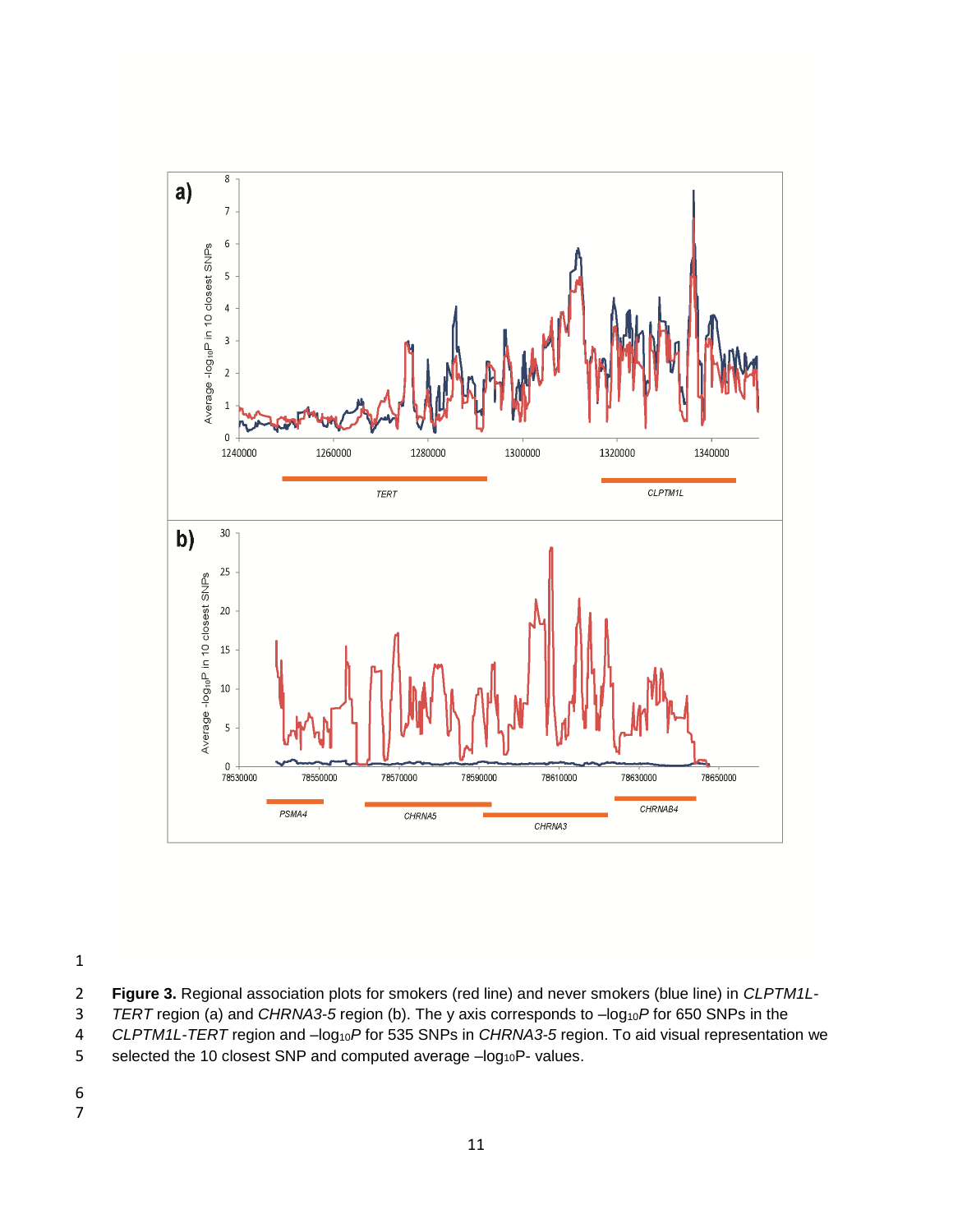#### **References**

 1. Ferlay J, Colombet M, Soerjomataram I, et al. Estimating the global cancer incidence and mortality in 2018: GLOBOCAN sources and methods. *Int J Cancer* 2018. 2. Carbone D. Smoking and cancer. *AmJMed* 1992;93:13S-17S. 3. Thun MJ, Hannan LM, Adams-Campbell LL, et al. Lung cancer occurrence in never-smokers: an analysis of 13 cohorts and 22 cancer registry studies. *PLoS Med* 2008;5:e185. 4. Subramanian J, Govindan R. Lung cancer in 'Never-smokers': a unique entity. *Oncology (Williston Park)* 2010;24:29-35. 5. Torres-Duran M, Ruano-Ravina A, Parente-Lamelas I, et al. Residential radon and lung cancer characteristics in never smokers. *Int J Radiat Biol* 2015;91:605-610. 6. Gorlova OY, Zhang Y, Schabath MB, et al. Never smokers and lung cancer risk: a case-control study of epidemiological factors. *Int J Cancer* 2006;118:1798-1804. 7. Markowitz SB, Levin SM, Miller A, et al. Asbestos, asbestosis, smoking, and lung cancer. New findings from the North American insulator cohort. *Am J Respir Crit Care Med* 2013;188:90-96. 8. Gorlova OY, Weng SF, Zhang Y, et al. Aggregation of cancer among relatives of never-smoking lung cancer patients. *Int J Cancer* 2007;121:111-118. 9. Wang Y, Broderick P, Webb E, et al. Common 5p15.33 and 6p21.33 variants influence lung cancer risk. *Nat Genet* 2008;40:1407-1409. 10. Wang Y, Broderick P, Matakidou A, et al. Variation in TP63 is associated with lung adenocarcinoma in the UK population. *Cancer Epidemiol Biomarkers Prev* 2011;20:1453-1462. 11. Hung RJ, McKay JD, Gaborieau V, et al. A susceptibility locus for lung cancer maps to nicotinic acetylcholine receptor subunit genes on 15q25. *Nature* 2008;452:633-637. 12. McKay JD, Hung RJ, Han Y, et al. Large-scale association analysis identifies new lung cancer susceptibility loci and heterogeneity in genetic susceptibility across histological subtypes. *Nature genetics* 2017;49:1126-1132. 13. Hsiung CA, Lan Q, Hong YC, et al. The 5p15.33 locus is associated with risk of lung adenocarcinoma in never-smoking females in Asia. *PLoS Genet* 2010;6. 14. Lan Q, Hsiung CA, Matsuo K, et al. Genome-wide association analysis identifies new lung cancer susceptibility loci in never-smoking women in Asia. *Nat Genet* 2012;44:1330-1335. 15. Shiraishi K, Kunitoh H, Daigo Y, et al. A genome-wide association study identifies two new susceptibility loci for lung adenocarcinoma in the Japanese population. *Nat Genet* 2012;44:900-903. 16. Liao Y, Xu L, Lin X, et al. Temporal Trend in Lung Cancer Burden Attributed to Ambient Fine Particulate Matter in Guangzhou, China. *Biomed Environ Sci* 2017;30:708-717. 17. Spitz MR, Gorlov IP, Amos CI, et al. Variants in inflammation genes are implicated in risk of lung cancer in never smokers exposed to second-hand smoke. *Cancer Discov* 2011;1:420-429. 18. Wang Y, Broderick P, Matakidou A, et al. Role of 5p15.33 (TERT-CLPTM1L), 6p21.33 and 15q25.1 (CHRNA5-CHRNA3) variation and lung cancer risk in never-smokers. *Carcinogenesis* 2010;31:234-238. 19. Landi MT, Chatterjee N, Yu K, et al. A genome-wide association study of lung cancer identifies a region of chromosome 5p15 associated with risk for adenocarcinoma. *Am J Hum Genet* 2009;85:679- 691. 20. Li Y, Sheu CC, Ye Y, et al. Genetic variants and risk of lung cancer in never smokers: a genome- wide association study. *Lancet Oncol* 2010;11:321-330. 21. Landi MT, Chatterjee N, Caporaso NE, et al. GPC5 rs2352028 variant and risk of lung cancer in never smokers. *The Lancet Oncology* 2010;11:714-716; author reply 716. 22. Eisen T, Matakidou A, Houlston R, et al. Identification of low penetrance alleles for lung cancer: the GEnetic Lung CAncer Predisposition Study (GELCAPS). *BMC Cancer* 2008;8:244. 23. Schwartz AG, Yang P, Swanson GM. Familial risk of lung cancer among nonsmokers and their

relatives. *Am J Epidemiol* 1996;144:554-562.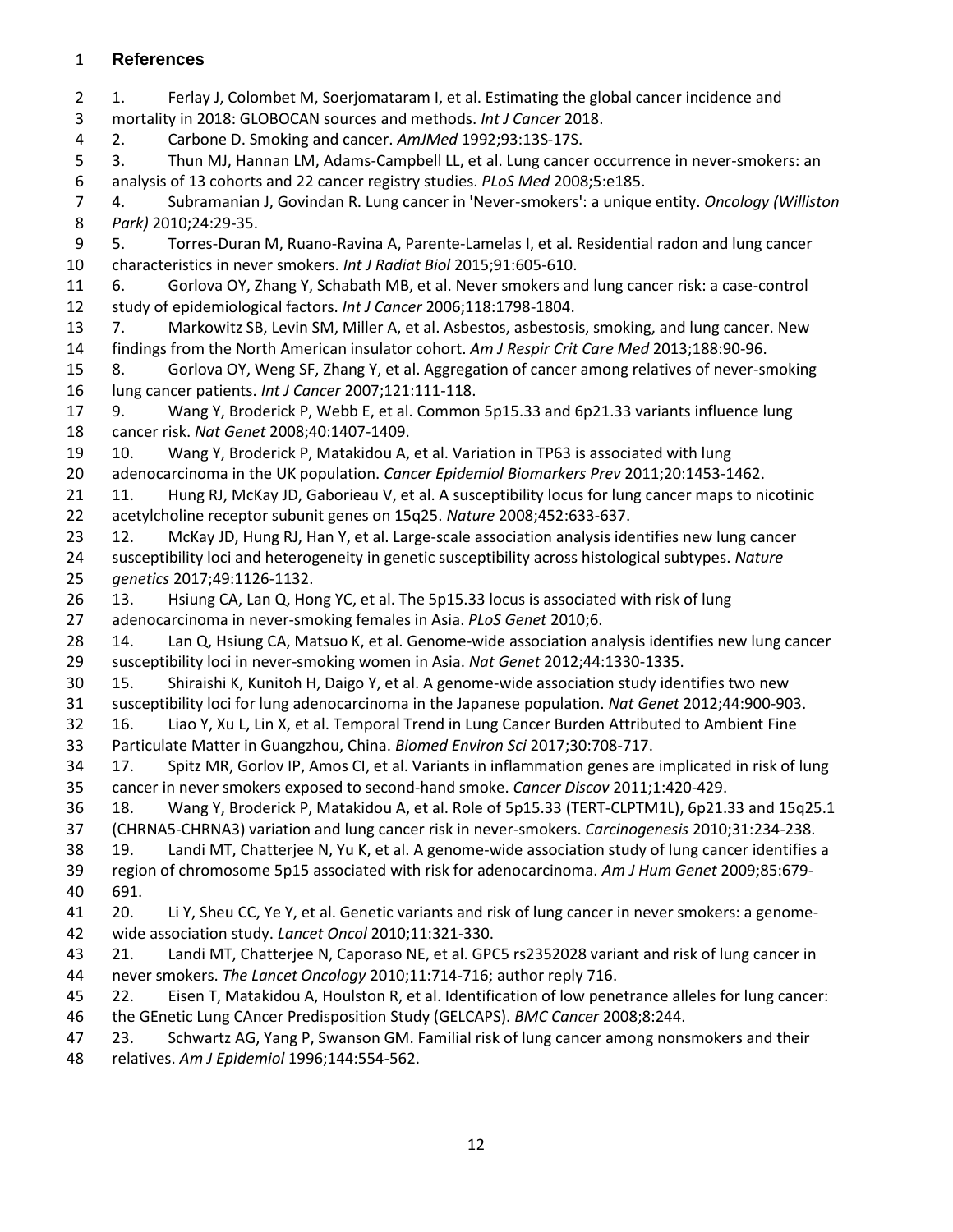24. Wenzlaff AS, Cote ML, Bock CH, et al. GSTM1, GSTT1 and GSTP1 polymorphisms, environmental tobacco smoke exposure and risk of lung cancer among never smokers: a population-based study. *Carcinogenesis* 2005;26:395-401. 25. Ugolini D, Neri M, Canessa PA, et al. The CREST biorepository: a tool for molecular epidemiology and translational studies on malignant mesothelioma, lung cancer, and other respiratory tract diseases. *Cancer Epidemiol Biomarkers Prev* 2008;17:3013-3019. 26. Amos CI, Dennis J, Wang Z, et al. The OncoArray Consortium: A Network for Understanding the Genetic Architecture of Common Cancers. *Cancer Epidemiol Biomarkers Prev* 2017;26:126-135. 27. Price AL, Patterson NJ, Plenge RM, et al. Principal components analysis corrects for stratification in genome-wide association studies. *Nat Genet* 2006;38:904-909. 28. Viechtbauer. Conducting Meta-Analyses in R with the metafor Package. *Journal of Statistical Software* 2010;36:1-48. 29. Amos CI. Successful design and conduct of genome-wide association studies. *Hum Mol Genet* 2007;16 Spec No. 2:R220-225. 30. Wang Z, Zhu B, Zhang M, et al. Imputation and subset-based association analysis across different cancer types identifies multiple independent risk loci in the TERT-CLPTM1L region on chromosome 5p15.33. *Hum Mol Genet* 2014;23:6616-6633. 31. Hu Z, Wu C, Shi Y, et al. A genome-wide association study identifies two new lung cancer susceptibility loci at 13q12.12 and 22q12.2 in Han Chinese. *Nat Genet* 2011;43:792-796. 20 32. Haiman CA, Chen GK, Vachon CM, et al. A common variant at the TERT-CLPTM1L locus is associated with estrogen receptor-negative breast cancer. *Nat Genet* 2011;43:1210-1214. 33. Rajaraman P, Melin BS, Wang Z, et al. Genome-wide association study of glioma and meta- analysis. *Hum Genet* 2012;131:1877-1888. 34. Bei JX, Su WH, Ng CC, et al. A GWAS Meta-analysis and Replication Study Identifies a Novel Locus within CLPTM1L/TERT Associated with Nasopharyngeal Carcinoma in Individuals of Chinese Ancestry. *Cancer Epidemiol Biomarkers Prev* 2016;25:188-192. 35. Kote-Jarai Z, Olama AA, Giles GG, et al. Seven prostate cancer susceptibility loci identified by a multi-stage genome-wide association study. *Nat Genet* 2011;43:785-791. 36. Cheung AL, Deng W. Telomere dysfunction, genome instability and cancer. *Front Biosci* 2008;13:2075-2090. 37. Shay JW, Bacchetti S. A survey of telomerase activity in human cancer. *Eur J Cancer* 1997;33:787-791. 38. James MA, Wen W, Wang Y, et al. Functional characterization of CLPTM1L as a lung cancer risk candidate gene in the 5p15.33 locus. *PLoS One* 2012;7:e36116. 39. Jia J, Bosley AD, Thompson A, et al. CLPTM1L promotes growth and enhances aneuploidy in pancreatic cancer cells. *Cancer Res* 2014;74:2785-2795. 40. Fang J, Jia J, Makowski M, et al. Functional characterization of a multi-cancer risk locus on chr5p15.33 reveals regulation of TERT by ZNF148. *Nat Commun* 2017;8:15034. 41. Ellinghaus E, Stanulla M, Richter G, et al. Identification of germline susceptibility loci in ETV6- RUNX1-rearranged childhood acute lymphoblastic leukemia. *Leukemia* 2012;26:902-909. 42. Figueroa JD, Ye Y, Siddiq A, et al. Genome-wide association study identifies multiple loci associated with bladder cancer risk. *Hum Mol Genet* 2014;23:1387-1398. 43. Childs EJ, Mocci E, Campa D, et al. Common variation at 2p13.3, 3q29, 7p13 and 17q25.1 associated with susceptibility to pancreatic cancer. *Nat Genet* 2015;47:911-916. 44. Peters U, Jiao S, Schumacher FR, et al. Identification of Genetic Susceptibility Loci for Colorectal Tumors in a Genome-Wide Meta-analysis. *Gastroenterology* 2013;144:799-807 e724. 45. Couraud S, Zalcman G, Milleron B, et al. Lung cancer in never smokers--a review. *Eur J Cancer* 2012;48:1299-1311. 46. Gao C, Patel CJ, Michailidou K, et al. Mendelian randomization study of adiposity-related traits and risk of breast, ovarian, prostate, lung and colorectal cancer. *International journal of epidemiology* 2016;45:896-908.